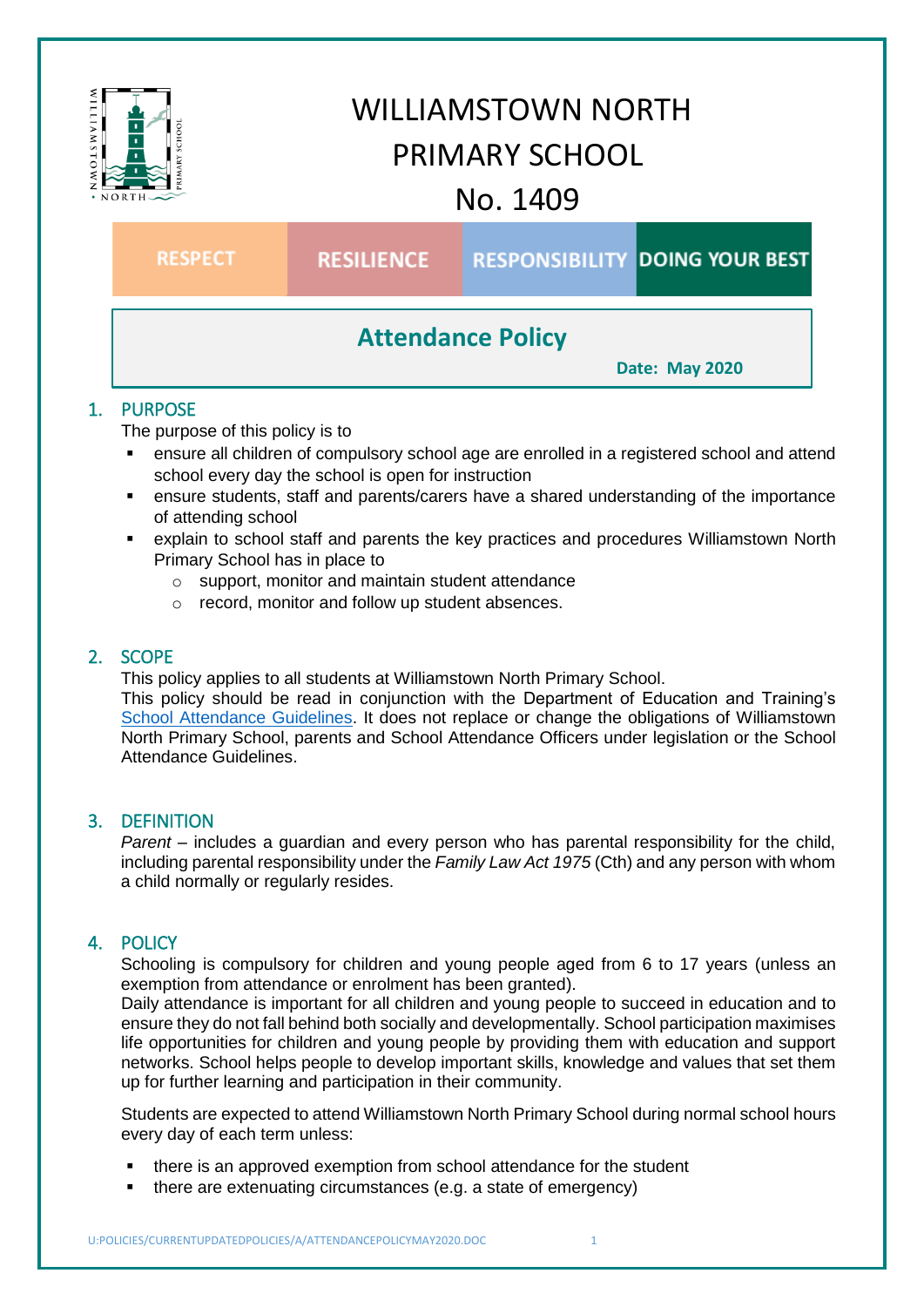- the student has a dual enrolment with another school and has only a partial enrolment in Williamstown North Primary School, or
- the student is registered for home schooling and has only a partial enrolment in Williamstown North Primary School for particular activities.

Both schools and parents have an important role to play in supporting students to attend school every day.

Williamstown North Primary School believes all students should attend school all day, every day when the school is open for instruction and is committed to working with its school community to encourage and support full school attendance.

Our school will identify individual students or cohorts who are vulnerable and whose attendance is at risk and/or declining and will work with these students and their parents to improve their attendance through a range of interventions and supports.

Students are committed to attending school every day, arriving on time and are prepared to learn. Our students are encouraged to approach a teacher and seek assistance if there are any issues that are affecting their attendance.

Williamstown North Primary School parents are committed to ensuring their child/children attend school on time every day when instruction is offered, to communicating openly with the school and providing valid explanations for any absence.

Parents will communicate with the relevant staff at Williamstown North Primary School about any issues affecting their child's attendance and work in partnership with the school to address any concerns.

Parents will provide a reasonable explanation for their child's absence from school and endeavour to schedule family holidays, appointments and other activities outside of school hours.

#### **4.1 Supporting and promoting attendance**

Williamstown North Primary School's *Student Wellbeing and Engagement Policy* supports student attendance.

Our school also promotes student attendance by promoting its SWPBS Matrices and inclusion practices, and by using specific strategies including Student Support Groups (SSGs), Individual Learning Plans (ILPs) and differentiated education programs to support students and their families to arrive at school by the commencement time each school day.

#### **4.2 Recording attendance**

Williamstown North Primary School must record student attendance twice per day. This is necessary to:

- meet legislative requirements
- discharge Williamstown North Primary School's duty of care for all students

Attendance will be recorded by the classroom teacher and marked twice a day, 9.05am each morning and 2:35pm each afternoon on the Compass platform.

If students are in attendance at a school approved activity, the teacher in charge of the activity will record them as being present.

#### **4.3 Recording absences**

For absences where there is no exemption in place, a parent must provide an explanation on each occasion to the school.

Parents should notify Williamstown North Primary School of absences by: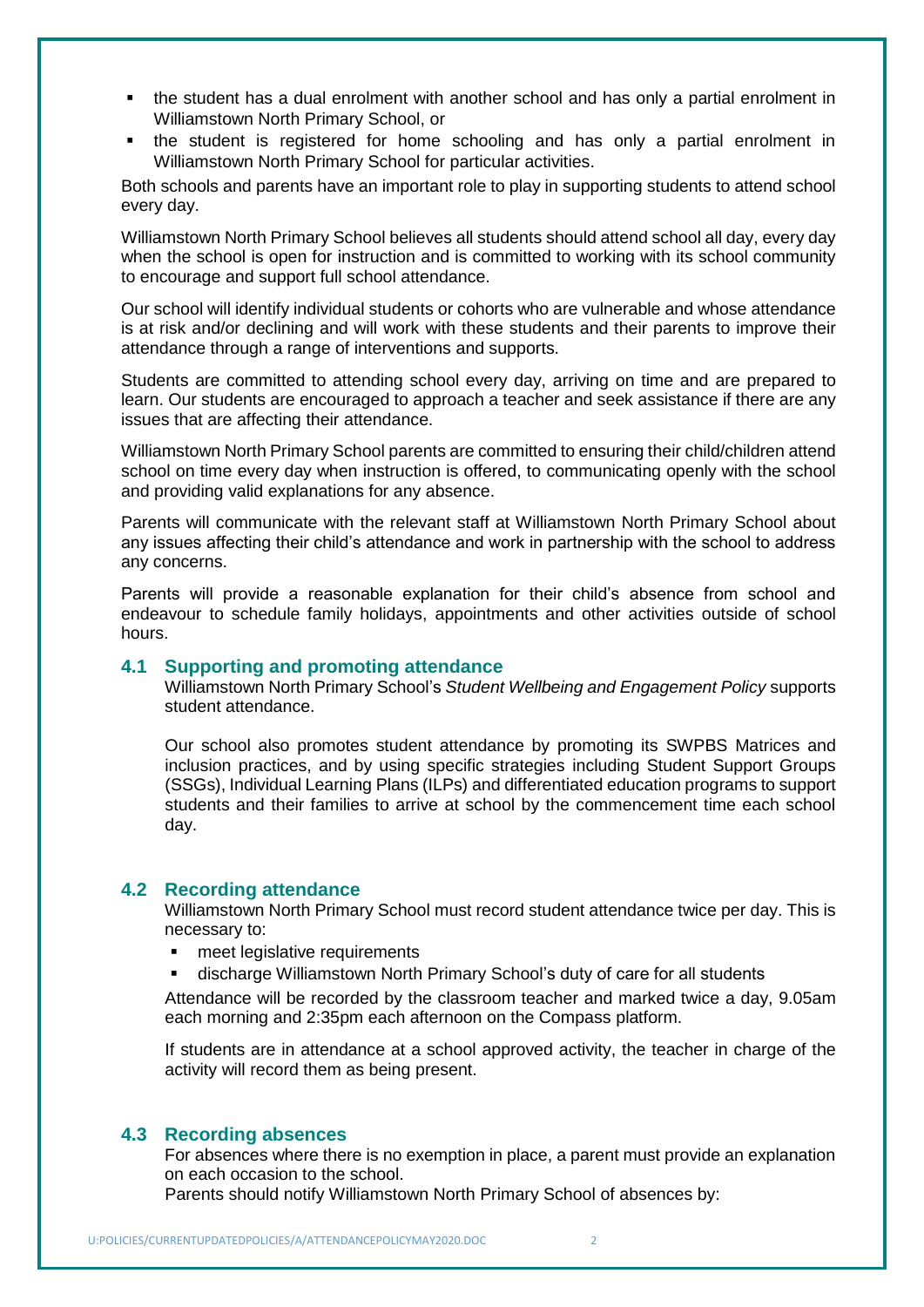- **EXEC** emailing the school with detail of the absence
- recording the absence on the Compass platform
- calling the school office to ensure the absence is noted correctly.

If a student is absent on a particular day and the school has not been previously notified by a parent, or the absence is otherwise unexplained, Williamstown North Primary School will notify parents by push notification from the Compass platform. Williamstown North Primary School will attempt to contact parents as soon as practicable on the same day of the unexplained absence, allowing time for the parent to respond.

If contact cannot be made with the parent (due to incorrect contact details), the school will attempt to make contact with any emergency contact/s nominated on the student's file held by the school, where possible, on the day of the unexplained absence.

Williamstown North Primary School will keep a record of the reason given for each absence. The principal will determine if the explanation provided is a **reasonable excuse** for the purposes of the parent meeting their responsibilities under the *Education Training Reform Act 2006* and the School Attendance Guidelines.

If Williamstown North Primary School considers that the parent has provided a **reasonable excuse** for their child's absence the absence will be marked as '**excused absence**'.

If the school determines that no reasonable excuse has been provided, the absence will be marked as '**unexcused absence**'.

The Principal has the discretion to accept a reason given by a parent for a student's absence. The Principal will generally excuse:

- medical and dental appointments, where out of hours appointments are not possible or appropriate
- bereavement or attendance at the funeral of a relative or friend of the student, including a student required to attend a Sorry Business ceremony (in support of Indigenous students)
- school refusal, if a plan is in place with the parent to address causes and support the student's return to school
- cultural observance if the parent/carer notifies the school (preferably in advance)
- family holidays where the parent notifies the school in advance

If no explanation is provided by the parent within 10 school days of an absence, it will be recorded as an 'unexplained absence' and recorded on the student's file.

Parents will be notified if an absence has not been excused.

#### **4.4 Managing non-attendance and supporting student engagement**

Attendance records will be carefully monitored by the Class Teacher and Assistant Principals/Principal to identify any educational and social difficulties and to identify and implement any appropriate action or required support. When a child is genuinely ill and unable to participate in the daily learning, parents/guardians are required to make arrangements to keep their child/ren home.

Invalid reasons for student absence may require action by the school under the School Support and Attendance Plan. Where there is any doubt about the whereabouts of a student, prompt communication will be made with the parent/guardian. Where parents are aware of a 'planned' absence of any length (e.g. extended overseas holiday, an extended illness or a mandated absence), they are required to contact the school to access the need for a learning plan.

Where absences are of concern due to their nature or frequency, or where a student has been *absent for more than three days*, Williamstown North Primary School will work